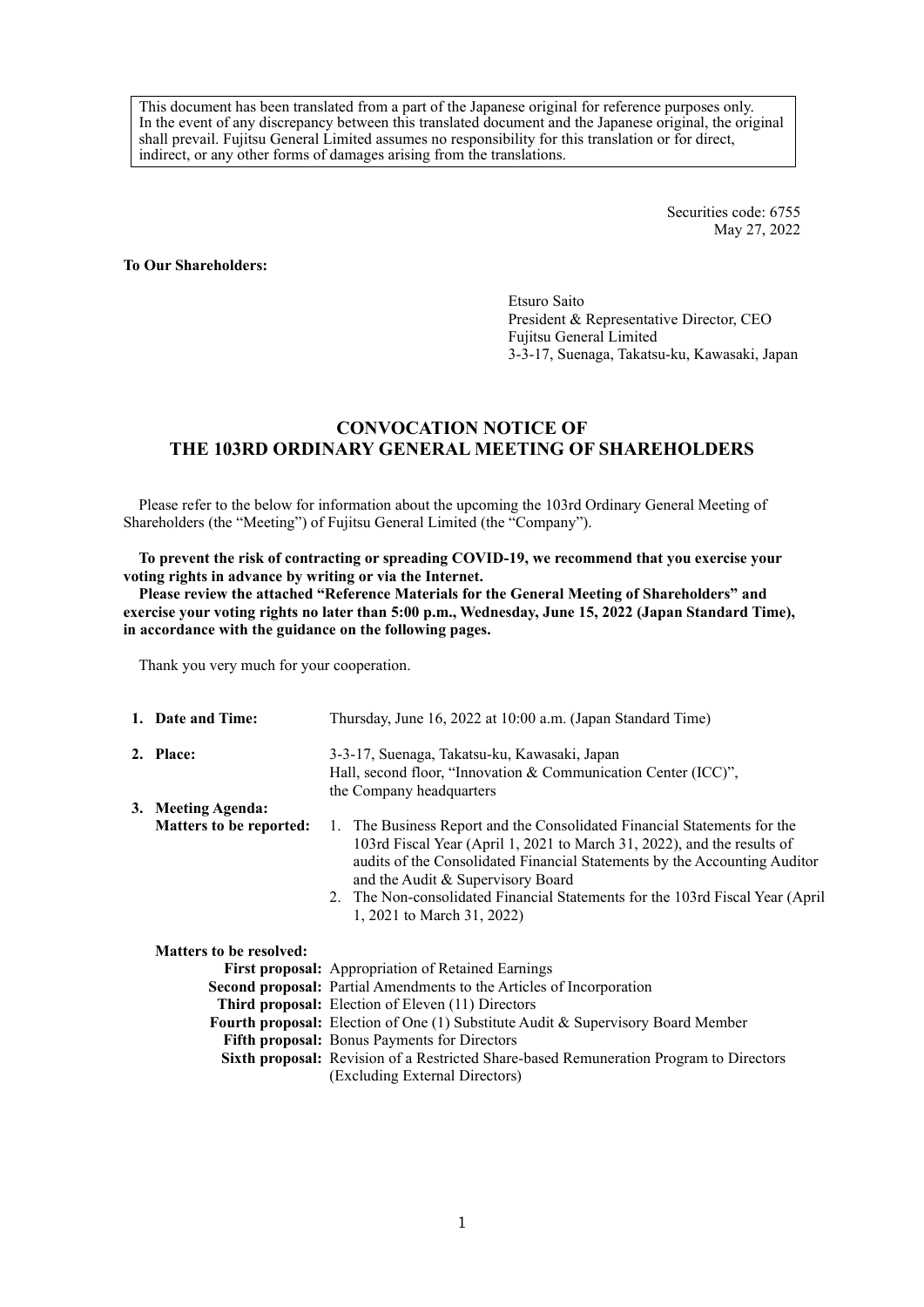## **4. Guidance for Exercising Voting Rights:**

1) Exercise of voting rights in writing

Please indicate your approval or disapproval for each of the proposals on the enclosed Voting Rights Exercise Form and send it to the Company to arrive no later than 5:00 p.m., Wednesday, June 15, 2022 (Japan Standard Time).

- 2) Exercise of voting rights via the Internet Please read the "Guidance for the Exercise of Voting Rights via the Internet" (on page 3) and exercise your voting rights no later than 5:00 p.m., Wednesday, June 15, 2022 (Japan Standard Time).
- 3) If your voting rights are exercised both in writing and via the Internet, we will consider the exercise via the Internet to be valid. In the event that your voting rights are exercised more than once via the Internet, we will consider the last vote to be valid.

# **5. Disclosure via the Internet:**

- 1) In the Consolidated Financial Statements and the Non-consolidated Financial Statements that were audited by the Accounting Auditor and Audit & Supervisory Board Members, "Consolidated Statement of Changes in Net Assets" and "Notes to the Consolidated Financial Statements" and "Non-consolidated Statement of Changes in Net Assets" and "Notes to the Non-consolidated Financial Statements" are posted on the Company's website (https://www.fujitsu-general.com/jp/) in accordance with the laws and regulations and the Company's Articles of Incorporation, and are not provided in the "Business Report for the 103rd Fiscal Year."
- 2) Any amendments to the Reference Materials for the General Meeting of Shareholders, the Business Report, the Consolidated Financial Statements, and the Non-consolidated Financial Statements will be posted on the Company's website (https://www.fujitsu-general.com/jp/).

-----------------------------------------------------------------------------------------------------------------------------

- When attending the Meeting, you will be kindly requested to submit the enclosed Voting Rights Exercise Form at the reception desk at the venue for organizational reasons.
- The Meeting will be carried out in business casual ("Cool Biz") and wearing a facial mask on the day. Your kind understanding is appreciated.
- < Special Notice to Shareholders>
- To prevent the risk of contracting or spreading COVID-19, we recommend that you exercise your voting rights in advance by writing or via the Internet instead of attending the meeting in person.
- If you choose to attend the meeting, please check the news updates on the spread of the COVID-19 outbreak in the area and take precautionary measures such as wearing a facial mask when leaving home on the morning of the meeting. And please note that we will be taking your temperature when you arrive.
- An attending shareholder who looks sick at the entrance to the meeting venue may be stopped and asked to refrain from entering.
- We appreciate your cooperation in helping us run the meeting smoothly and efficiently.
- We will notify the Company's website (https://www.fujitsu-general.com/jp/) of any major changes we may need to make to the conducting of the meeting.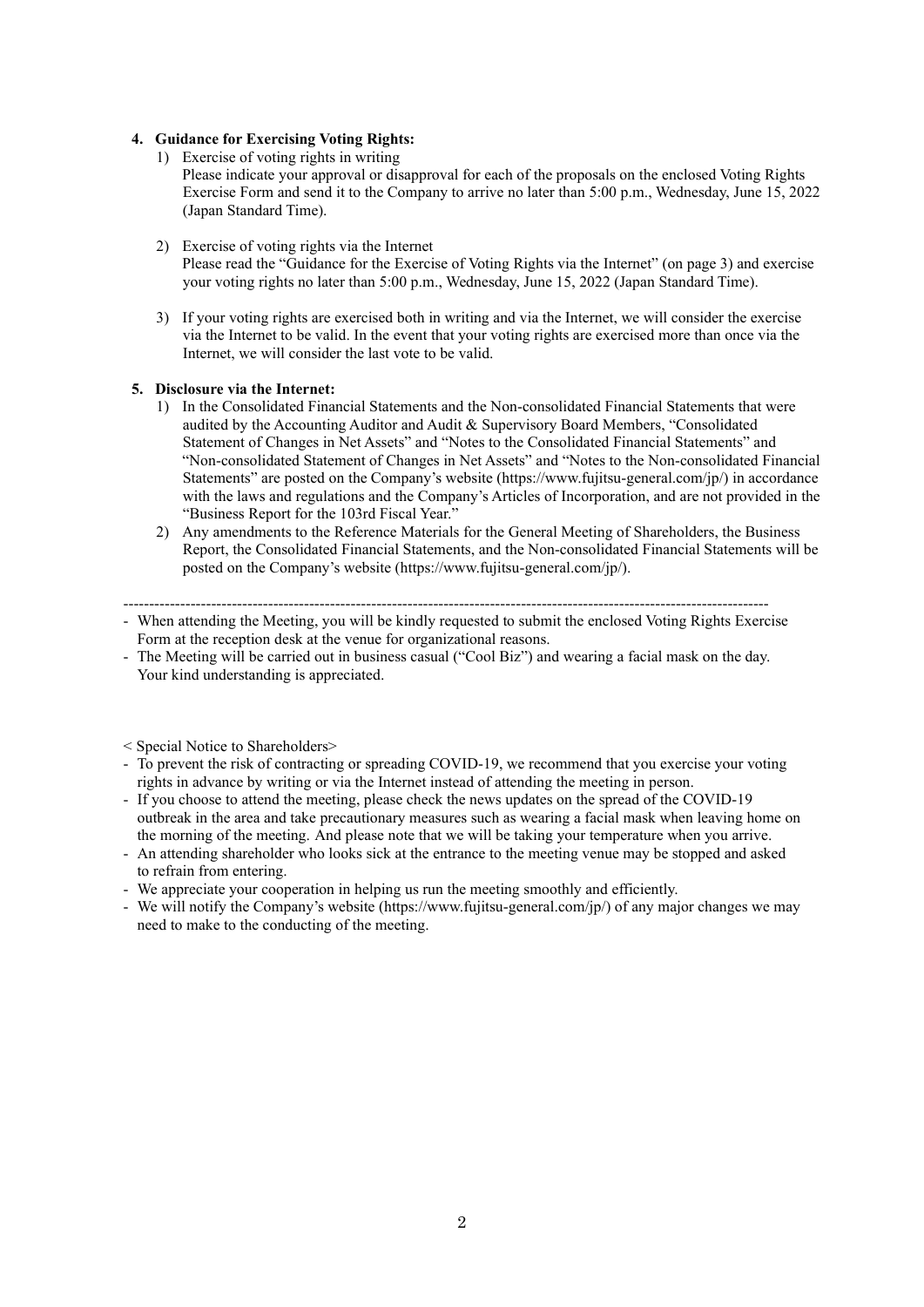# **Guidance for the Exercise of Voting Rights via the Internet**

If you wish to exercise your voting rights via the Internet, we would like you to confirm the followings.

1. Website for Exercising Voting Rights

You can exercise your voting rights via the Internet by accessing and using the Company's designated website or using a smartphone by scanning "QR code for the Voting Rights Exercise Website for Smartphones" listed on the Voting Rights Exercise Form. <Website for exercising voting rights> https://www.web54.net

- 2. Method of the Exercise of Voting Rights
	- (1) For shareholders using a personal computer After accessing the above website, please enter the "Voting Rights Exercise Code" and "Password" specified in the enclosed Voting Rights Exercise Form. Then indicate your approval or disapproval of each of the proposals by following the instructions displayed on the screen.
	- (2) For shareholders using a smartphone

By using your smartphone to scan the ''QR code for the Voting Rights Exercise Website for Smartphones'' in the enclosed voting form, you can exercise your voting rights via the website without entering your ''Voting Rights Exercise Code'' and ''Password''. If you wish to change your vote after casting, please scan the QR code again. You will be required to enter the ''Voting Rights Exercise Code'' and ''Password'' displayed on the Voting Rights Exercise Form.

- 3. Handling of the Exercise of Voting Rights
	- (1) The deadline for voting is 5:00 p.m., Wednesday, June 15, 2022 (Japan Standard Time). An early exercise of your vote would be very much appreciated.
	- (2) If your voting rights are exercised both in writing and via the Internet, we will consider the exercise via the Internet to be valid. In the event that your voting rights are exercised more than once via the Internet, we will consider the last vote to be valid.
	- (3) Any fees to Internet service providers and telecommunication carriers (such as access fees, etc.) for the usage of the website for exercising voting rights shall be borne by the shareholders.
	- (4) In some network environments (a personal computer or smartphone, etc.), you may not be able to exercise voting rights.
- 4. Handling of Password and Voting Rights Exercise Code
	- (1) Password is important information to verify whether the person exercising voting rights is a legitimate shareholder. Please maintain the password as strictly confidential in the same manner as a seal or a personal identification number.
	- (2) In case you commit more errors than a certain number of tries to input your password, you will not be allowed to use the password. If you would like your password to be reissued, please follow the instruction on the screen for the necessary procedures.
	- (3) Voting Rights Exercise Code indicated on the Voting Rights Exercise Form is valid only for this Meeting.
- 5. In Case You Need Instructions to Operate Your Personal Computer, etc.
	- (1) In case you need instructions on how to operate your personal computer, etc., in order to exercise your voting rights, please call the following number: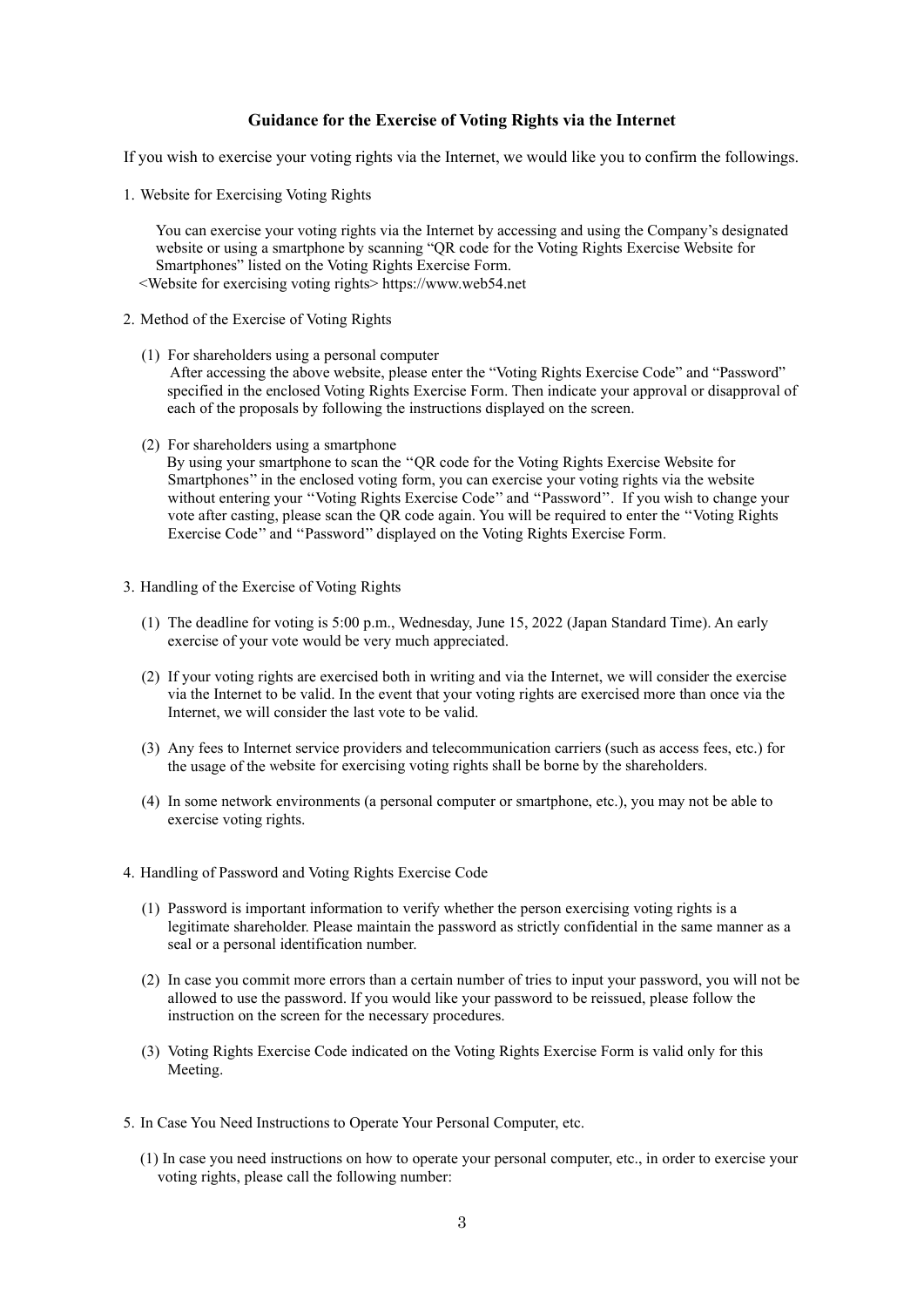A dedicated number of Stock Transfer Agent Web Support, Sumitomo Mitsui Trust Bank, Limited Telephone: 0120 (652) 031 (Business hours: 9:00 a.m. to 9:00 p.m.; toll-free within Japan only)

(2) If you have any other inquiries, please use the following contacts:

a. Shareholders with an account at a securities company For a shareholder who has an account at a securities company, please contact the securities company that handles your transactions.

b. Shareholders who do not have an account at a securities company (shareholders with a special account)

Stock Transfer Agency Business Planning Dept, Sumitomo Mitsui Trust Bank, Limited. Telephone: 0120 (782) 031 (Business hours: 9:00 a.m. to 5:00 p.m. excluding Saturdays, Sundays, and public holidays; toll-free within Japan only)

6. Exercise of Voting Rights via the Electronic Voting Rights Exercise platform (for institutional investors)

Institutional investors may use the electronic voting rights exercise platform operated by ICJ, Inc. to electronically exercise the voting rights for the Meeting.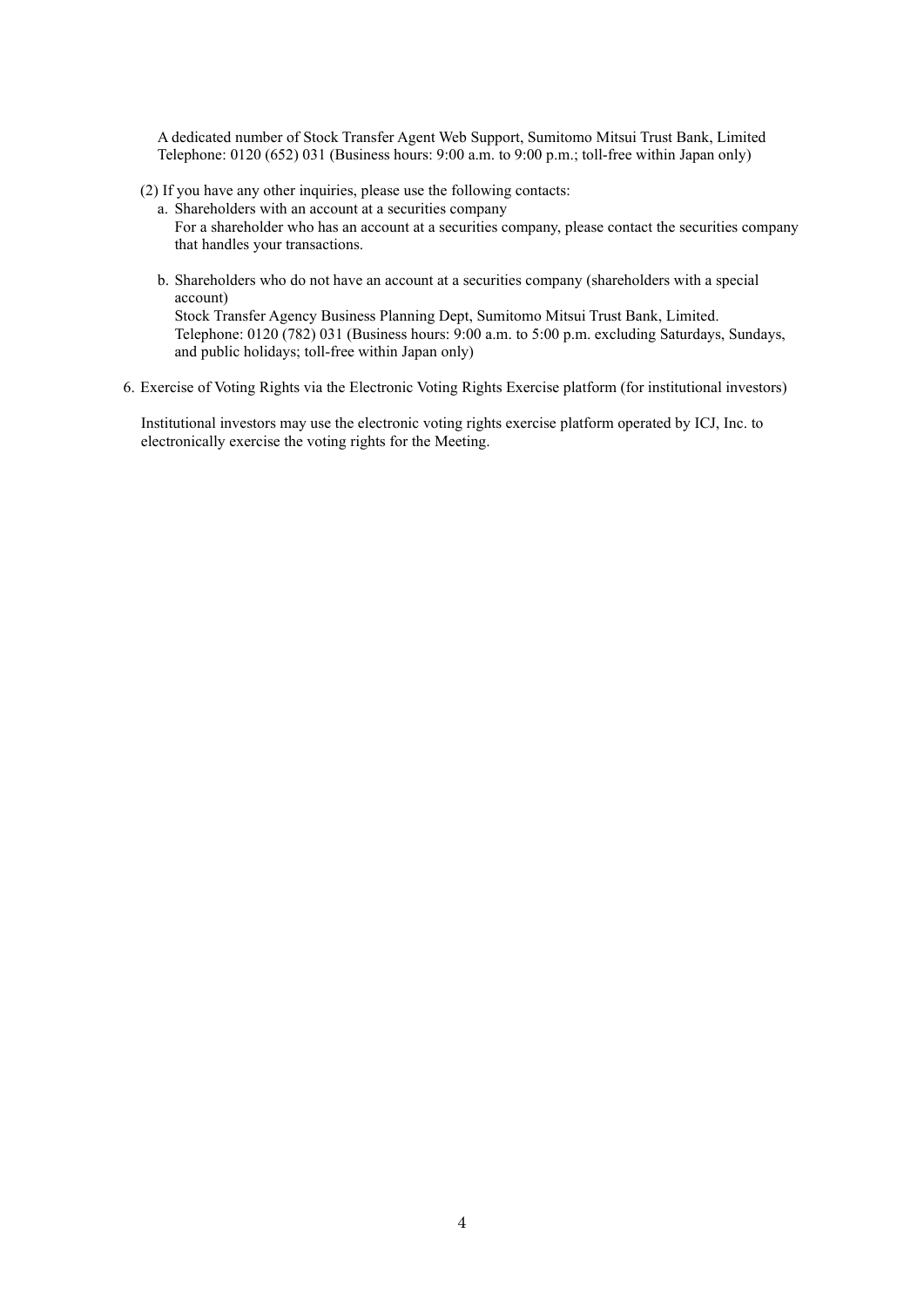# **Reference Materials for the General Meeting of Shareholders**

### **Proposals and Reference Information**

## **First proposal: Appropriation of Retained Earnings**

As for the Appropriation of Retained Earnings, it is proposed as follows.

Matters relating to year-end dividends

For the fiscal year under review, although the Company reported a year-on-year decline in profit, the Company has made steady progress in normalizing our supply chain and strengthening to respond to cost increases and has maintained our financial soundness; a year-end dividend of ¥16 is proposed under the Company's basic policy on profit distribution to provide a stable and continual return of profit. Including the interim dividend (¥16 per share), the annual dividend is ¥32, an increase of ¥2 per share from the previous fiscal year.

1) Type of dividends Cash

- 2) Dividend amount to be allocated Per share of common stock: ¥16 Total dividends: ¥1,674,732,000
- 3) Effective date of dividends from retained earnings June 17, 2022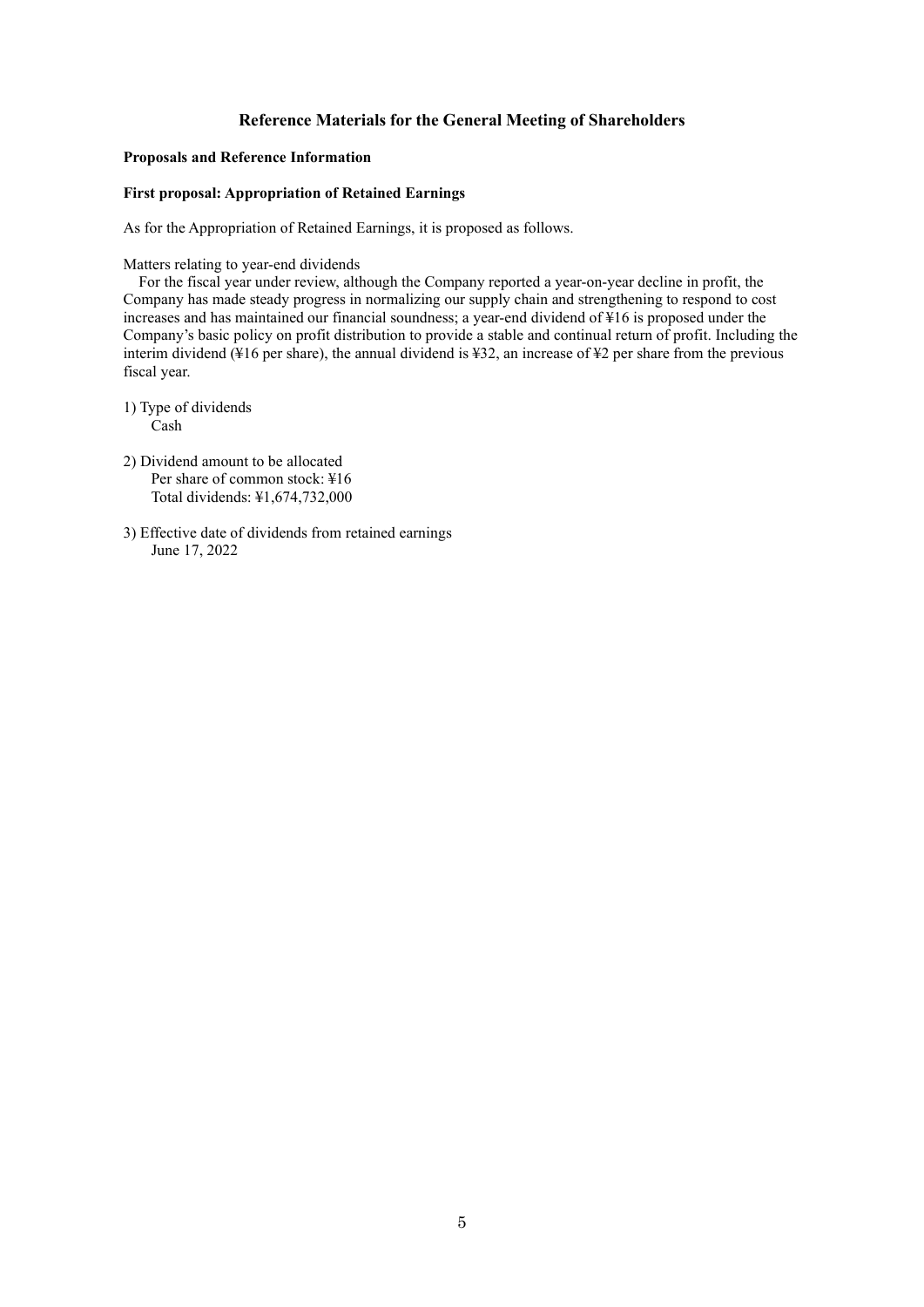### **Second proposal: Partial Amendments to the Articles of Incorporation**

#### 1. Reasons for amendments

The amendment provision, as stipulated in the proviso of Article 1 of the Supplementary Provisions of the "Act for Partial Amendment of the Companies Act" (Act No. 70 of 2019), will come into force on September 1, 2022, to prepare for the introduction of the system for electronic provision of materials for General Meeting of Shareholders, the Company proposes partial amendments to its Articles of Incorporations as follows:

- (1) After the amendments, Article 17, paragraph (1) shall provide that information of the reference documents concerning the General Meeting of Shareholders and others be provided electronically;
- (2) After the amendments, Article 17, paragraph (2) shall establish a provision to limit the scope of the matters to be included in documents that are to be delivered to shareholders who request the delivery of hard copies;
- (3) Since an article regarding "Disclosure via the Internet of reference documents for the General Meeting of Shareholders, etc. and deemed provision thereof" (Article 17 of the current Articles of Incorporation) will become unnecessary; it is to be deleted;
- (4) In conjunction with the new establishment and deletion as above, a proviso regarding the effective date, etc., shall be established.

#### 2. Details of amendments

Details of the amendments mentioned above are as follows:

|                                                                                                                                                                                                                                                                                                                                                                                                                                                                                               | Onderline indicates amendments                                                                                                                                                                                                                                                                                                                                                                                                                                                                                                                                          |
|-----------------------------------------------------------------------------------------------------------------------------------------------------------------------------------------------------------------------------------------------------------------------------------------------------------------------------------------------------------------------------------------------------------------------------------------------------------------------------------------------|-------------------------------------------------------------------------------------------------------------------------------------------------------------------------------------------------------------------------------------------------------------------------------------------------------------------------------------------------------------------------------------------------------------------------------------------------------------------------------------------------------------------------------------------------------------------------|
| <b>Current Articles</b>                                                                                                                                                                                                                                                                                                                                                                                                                                                                       | <b>Proposed Amendments</b>                                                                                                                                                                                                                                                                                                                                                                                                                                                                                                                                              |
| Chapter 3 General Meeting of Shareholders                                                                                                                                                                                                                                                                                                                                                                                                                                                     | Chapter 3 General Meeting of Shareholders                                                                                                                                                                                                                                                                                                                                                                                                                                                                                                                               |
| (Disclosure via the Internet of reference documents for<br>the General Meeting of Shareholders, etc. and deemed<br>provision thereof)<br>By disclosing information relating to all                                                                                                                                                                                                                                                                                                            | (Deleted)                                                                                                                                                                                                                                                                                                                                                                                                                                                                                                                                                               |
| Article 17<br>matters that shall be described or stated in<br>any referenced document for the General<br>Meeting of Shareholders, business report,<br>financial statement, and consolidated<br>financial statement upon convening a<br>General Meeting of Shareholders by a<br>method utilizing the Internet in accordance<br>as provided for in the Ordinance of the<br>Ministry of Justice of Japan, the Company<br>may be deemed to have provided such<br>information to the shareholders. |                                                                                                                                                                                                                                                                                                                                                                                                                                                                                                                                                                         |
| (Newly added)                                                                                                                                                                                                                                                                                                                                                                                                                                                                                 | (Electronic provision, etc.)<br>Article 17 (1) The Company shall electronically provide<br>information on the reference documents<br>concerning the General Meeting of<br>Shareholders and others in convening<br>General Meetings of Shareholders.<br>(2) Among the matters to be provided<br>electronically, the Company may choose<br>to omit all or some of the matters<br>stipulated by the ordinances of the<br>Ministry of Justice in documents to be<br>delivered to shareholders who request the<br>delivery of hard copies by the base date<br>voting rights. |

(Underline indicates amendments)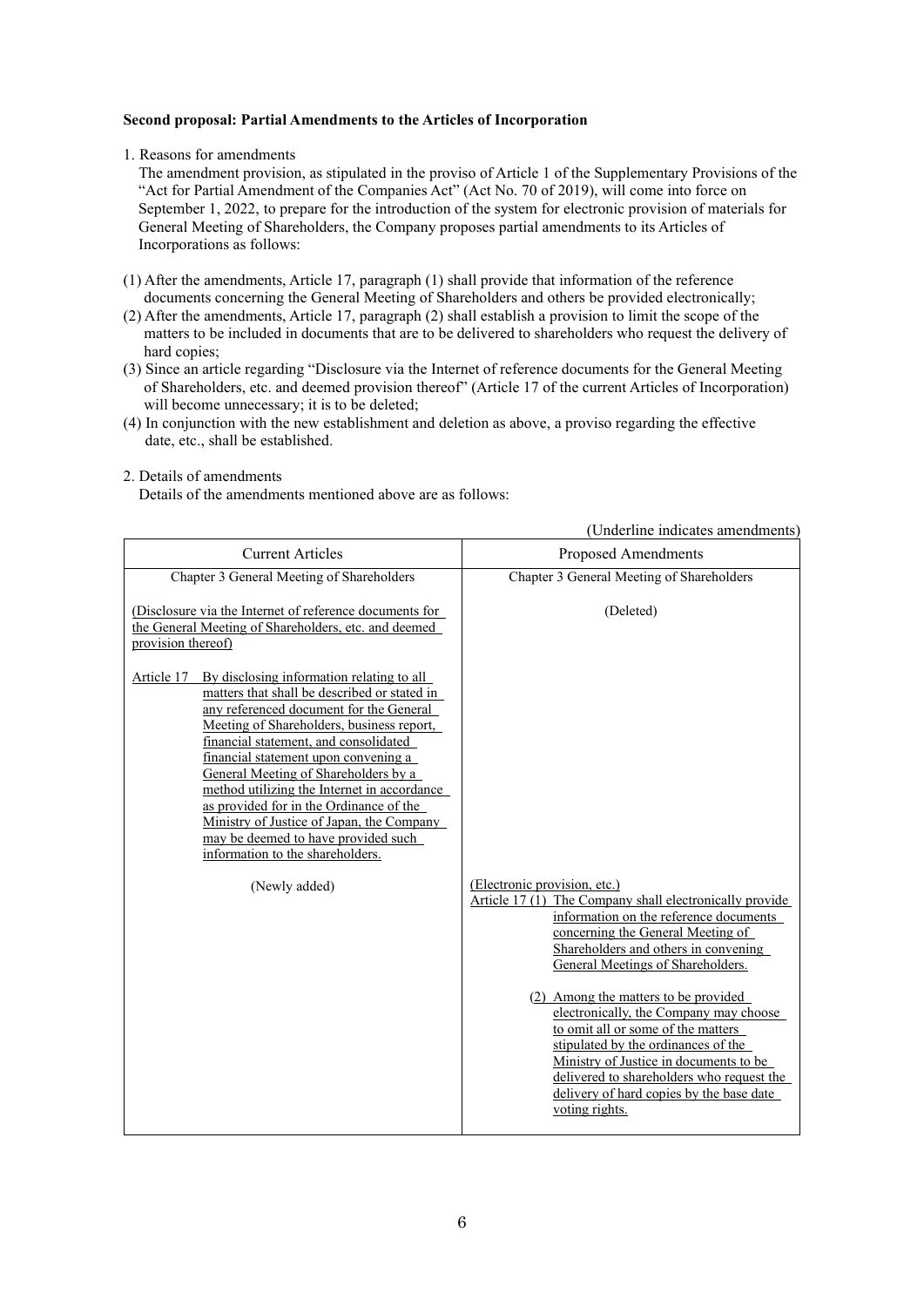| <b>Current Articles</b> | Proposed Amendments                                                                                                                                                                                                                                                                                                                                                                                                                                                                                                                                                                                                                                                                                                                                                                                                                                                                                                                                                                                                                          |
|-------------------------|----------------------------------------------------------------------------------------------------------------------------------------------------------------------------------------------------------------------------------------------------------------------------------------------------------------------------------------------------------------------------------------------------------------------------------------------------------------------------------------------------------------------------------------------------------------------------------------------------------------------------------------------------------------------------------------------------------------------------------------------------------------------------------------------------------------------------------------------------------------------------------------------------------------------------------------------------------------------------------------------------------------------------------------------|
| (Newly added)           | (Supplementary Provisions)                                                                                                                                                                                                                                                                                                                                                                                                                                                                                                                                                                                                                                                                                                                                                                                                                                                                                                                                                                                                                   |
|                         | $(1)$ The deletion of the Article 17 of the<br>Articles of Incorporation (Disclosure via<br>the Internet of reference documents for<br>the General Meeting of Shareholders, etc.<br>and deemed provision thereof) and the<br>new establishment of Article 17<br>(Electronic provision, etc.) shall come<br>into effect on the date on which the<br>amendment provision as stipulated in<br>Article 1, provision, of the Supplementary<br>Provisions of the "Act for Partial<br>Amendment of the Companies Act" (Act<br>No. 70 of 2019)( the "Effective Date").<br>(2) Notwithstanding the provision in the<br>preceding paragraph, Article 17 of the<br>Articles of Incorporation, before the<br>amendment, shall remain in force with<br>respect to a General Meeting of<br>Shareholders, the date of which is within<br>six (6) months of the Effective Date.<br>(3) This supplementary provision shall be<br>deleted later on the two dates: $six(6)$<br>months from the Effective Date or three<br>(3) months from the date of a General |
|                         | Meeting of Shareholders in the preceding<br>paragraph.                                                                                                                                                                                                                                                                                                                                                                                                                                                                                                                                                                                                                                                                                                                                                                                                                                                                                                                                                                                       |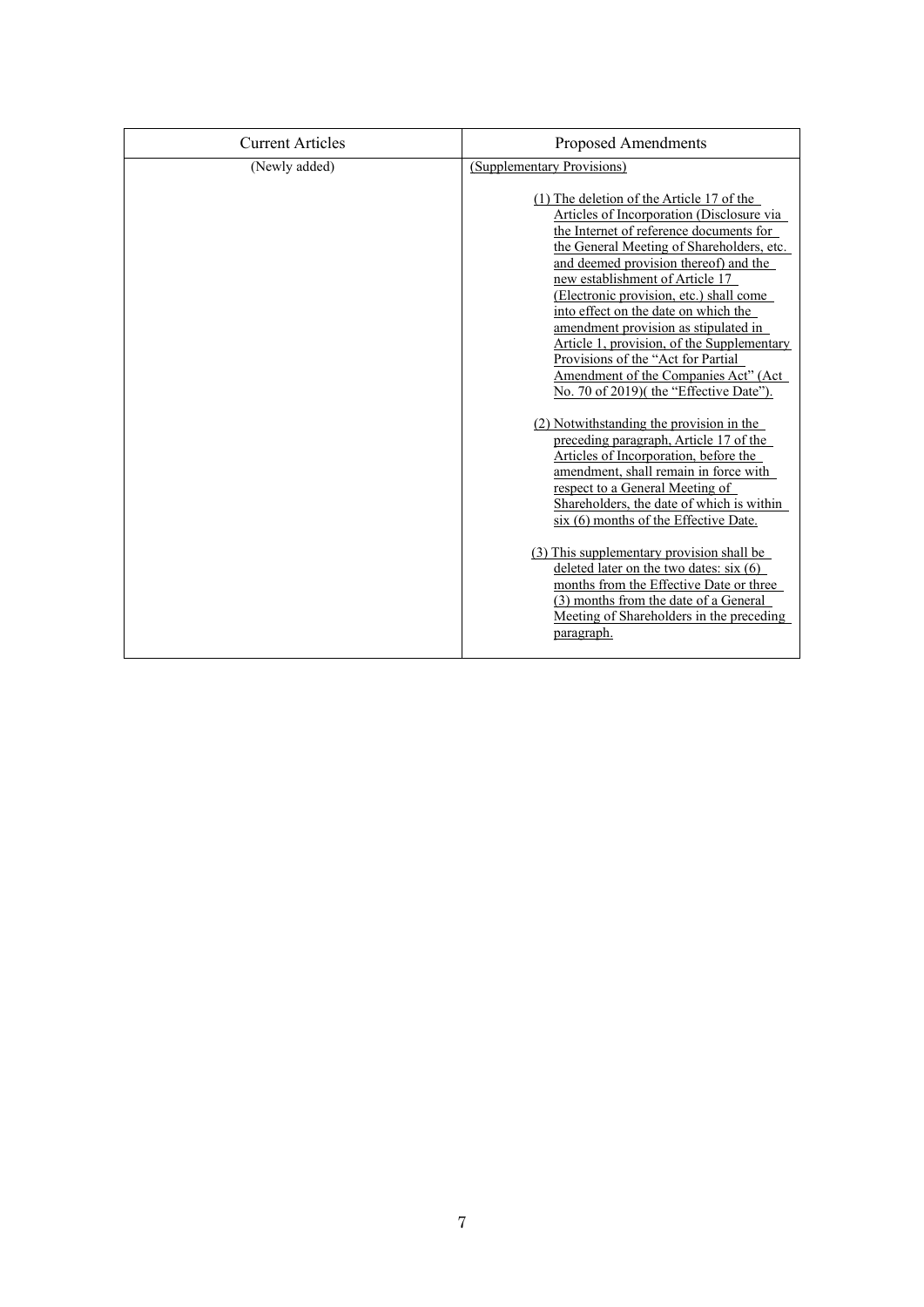# **Third proposal: Election of Eleven (11) Directors**

The term of office of all eleven (11) Directors will expire at the close of this Meeting. Accordingly, it is hereby proposed that eleven (11) Directors be elected.

The candidates for Directors are as follows.

The nomination of candidates for Director is deliberated and decided by the Board of Directors after deliberation carried out in meetings of the Nominating Committee, a majority of whose members are Independent External Directors and reporting to the Board of Directors.

The candidates for Internal Director are people who not only understand and embody the Group's corporate mission and philosophy but also possess good personality and insight and have the capacity to use their expertise and execute their duties from a company-wide perspective. The candidates for External Director are people who carry out supervisory functions of management while also providing advice for the Company's business activities based on their extensive experiences and high level of insight from an independent external standpoint.

| No. | Name<br>(Date of birth)                 | Career summary, positions, responsibilities, and significant                                                               | Number of<br>shares of the<br>Company held                                                                                                                                                                                                                                                                                                                                                                                                                            |               |  |  |
|-----|-----------------------------------------|----------------------------------------------------------------------------------------------------------------------------|-----------------------------------------------------------------------------------------------------------------------------------------------------------------------------------------------------------------------------------------------------------------------------------------------------------------------------------------------------------------------------------------------------------------------------------------------------------------------|---------------|--|--|
|     |                                         | April 1977<br>December 2008<br>April 2009                                                                                  | Joined the Company<br>General Manager, VRF/ATW Sales &<br>Marketing Division<br>Corporate Vice President                                                                                                                                                                                                                                                                                                                                                              |               |  |  |
| 1   | Etsuro Saito<br>(April 2, 1954)         | April 2011<br>April 2015<br>June 2015<br>December 2020                                                                     | Corporate Senior Vice President<br>Corporate Senior Executive Vice President<br>President & Representative Director<br>President & Representative Director<br>CSO (Chief Sustainability Officer)                                                                                                                                                                                                                                                                      | 19,899 shares |  |  |
|     |                                         | April 2022                                                                                                                 | President & Representative Director,<br>CEO (Chief Executive Officer), and<br>CSO (to present)                                                                                                                                                                                                                                                                                                                                                                        |               |  |  |
| 2   | Hiroshi Niwayama<br>(February 22, 1955) | April 1977<br>October 2001<br>June 2004<br>April 2006<br>April 2007<br>April 2010<br>April 2011<br>April 2015<br>June 2018 | Joined the Company<br>General Manager, Finance Division and General<br>Manager, Accounting Division<br>Director<br>Director & Corporate Vice President<br>Director & Corporate Senior Vice President<br>Director & Corporate First Senior Vice<br>President<br>Director & Corporate Executive Vice President<br>Director & Corporate Senior Executive Vice<br>President<br>Vice President & Representative Director, in<br>charge of Corporate Functions (to present) | 31,381 shares |  |  |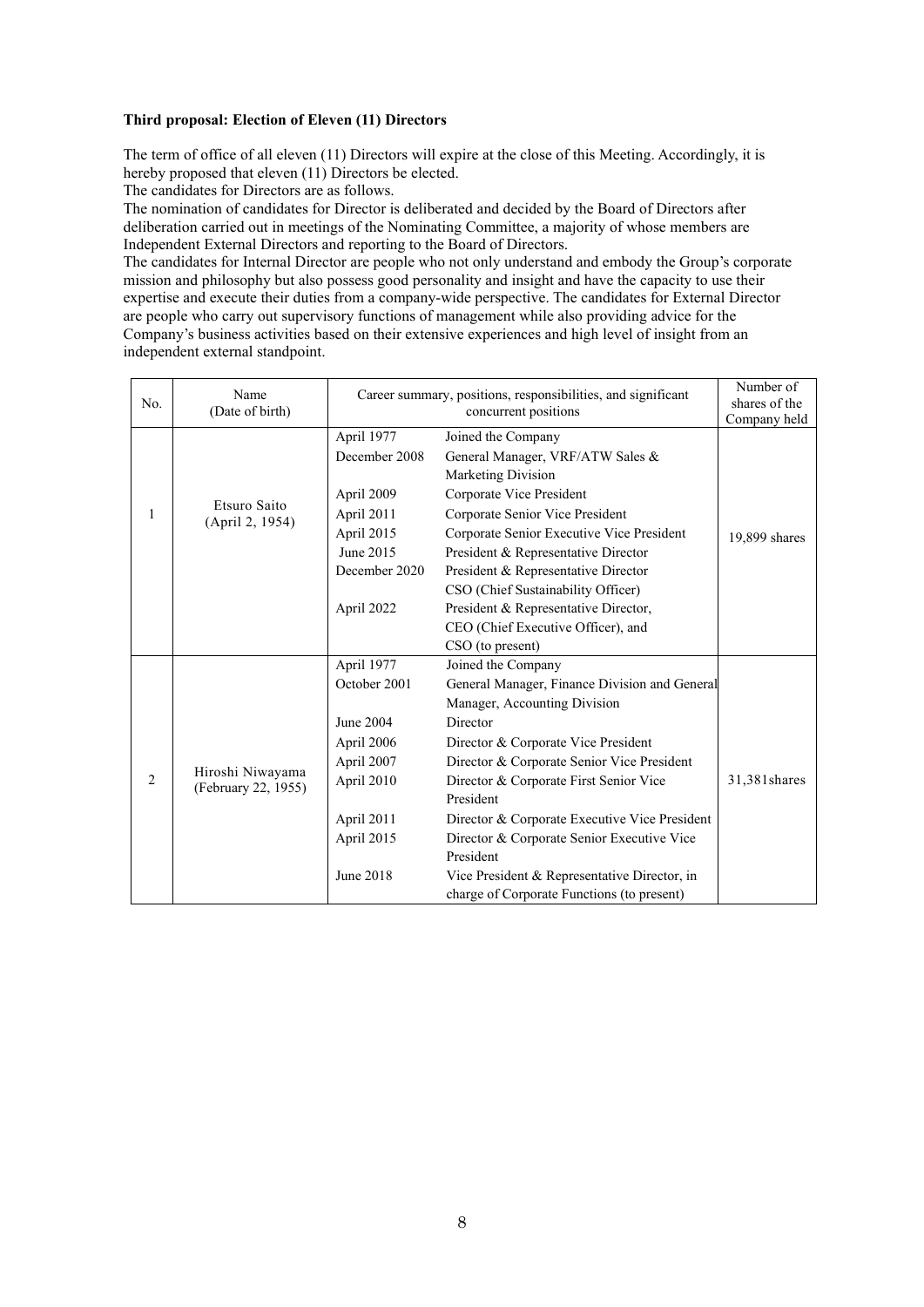| No. | Name<br>(Date of birth)                                        | Career summary, positions, responsibilities, and significant                                                                                                                                                                                                                                                                                                                                                                                                                                                                                                                                                                                  | Number of<br>shares of the                                                                                                                                                                                                                                                                                                                                                                                                                                                                                                                                                                                                                                                                                                                                                                                                                                                                                     |                            |
|-----|----------------------------------------------------------------|-----------------------------------------------------------------------------------------------------------------------------------------------------------------------------------------------------------------------------------------------------------------------------------------------------------------------------------------------------------------------------------------------------------------------------------------------------------------------------------------------------------------------------------------------------------------------------------------------------------------------------------------------|----------------------------------------------------------------------------------------------------------------------------------------------------------------------------------------------------------------------------------------------------------------------------------------------------------------------------------------------------------------------------------------------------------------------------------------------------------------------------------------------------------------------------------------------------------------------------------------------------------------------------------------------------------------------------------------------------------------------------------------------------------------------------------------------------------------------------------------------------------------------------------------------------------------|----------------------------|
| 3   | Hisashi Sakamaki<br>(March 6, 1940)<br>[External/Independent]  | January 1967<br>Joined Canon Camera Co., Inc. (currently<br>Canon Inc.)<br>January 1987<br>General Manager, Systems Operations,<br>Canon Inc.<br>Director, Canon Inc.<br>March 1989<br>Managing Director, Canon Inc.<br>March 1996<br>March 1999<br>President & CEO, Canon Electronics Inc.<br>External Director, Ryohin Keikaku Co., Ltd.<br>May 2010<br>June 2015<br>Director, the Company (to present)<br>June 2016<br>External Director, Yaoko Co., Ltd.<br>March 2021<br>Chairman & CEO, Canon Electronics Inc. (to<br>present)<br><significant concurrent="" positions=""><br/>Chairman &amp; CEO, Canon Electronics Inc.</significant> |                                                                                                                                                                                                                                                                                                                                                                                                                                                                                                                                                                                                                                                                                                                                                                                                                                                                                                                | Company held<br>$0$ shares |
| 4   | Fumiaki Terasaka<br>(April 12, 1949)<br>[External/Independent] | April 1972<br>October 2002<br>March 2004<br>September 2004<br>March 2005<br>March 2009<br>March 2010<br>March 2013<br>March 2014<br>November 2015<br>June 2017<br>June 2017<br><significant concurrent="" positions=""></significant>                                                                                                                                                                                                                                                                                                                                                                                                         | Joined Sapporo Breweries Limited (currently<br>Sapporo Holdings Limited)<br>Director, Kyushu Sales & Marketing Division,<br>Sapporo Breweries Limited<br>Operating Officer, Sapporo Breweries Limited<br>(newly established company)<br>Director and Managing Officer, Sapporo<br><b>Breweries Limited</b><br>Director and Executive Managing Officer,<br>Sapporo Breweries Limited<br>Executive Managing Officer, Sapporo<br><b>Breweries Limited</b><br>President and Representative Director,<br>Sapporo Breweries Limited<br>Member of the Board, Managing Director and<br>Group Operating Officer, Sapporo Holdings<br>Limited<br>Senior Advisor, Sapporo Breweries Limited<br>Advisor, Sapporo Breweries Limited<br>External Audit & Supervisory Board Member,<br>DAISYO CORPORATION<br>(to present)<br>Director, the Company (to present)<br>External Director, Citizen Watch Co., Ltd. (to<br>present) | 2,000 shares               |
|     |                                                                | CORPORATION                                                                                                                                                                                                                                                                                                                                                                                                                                                                                                                                                                                                                                   | External Director, Citizen Watch Co., Ltd.<br>External Audit & Supervisory Board Member, DAISYO                                                                                                                                                                                                                                                                                                                                                                                                                                                                                                                                                                                                                                                                                                                                                                                                                |                            |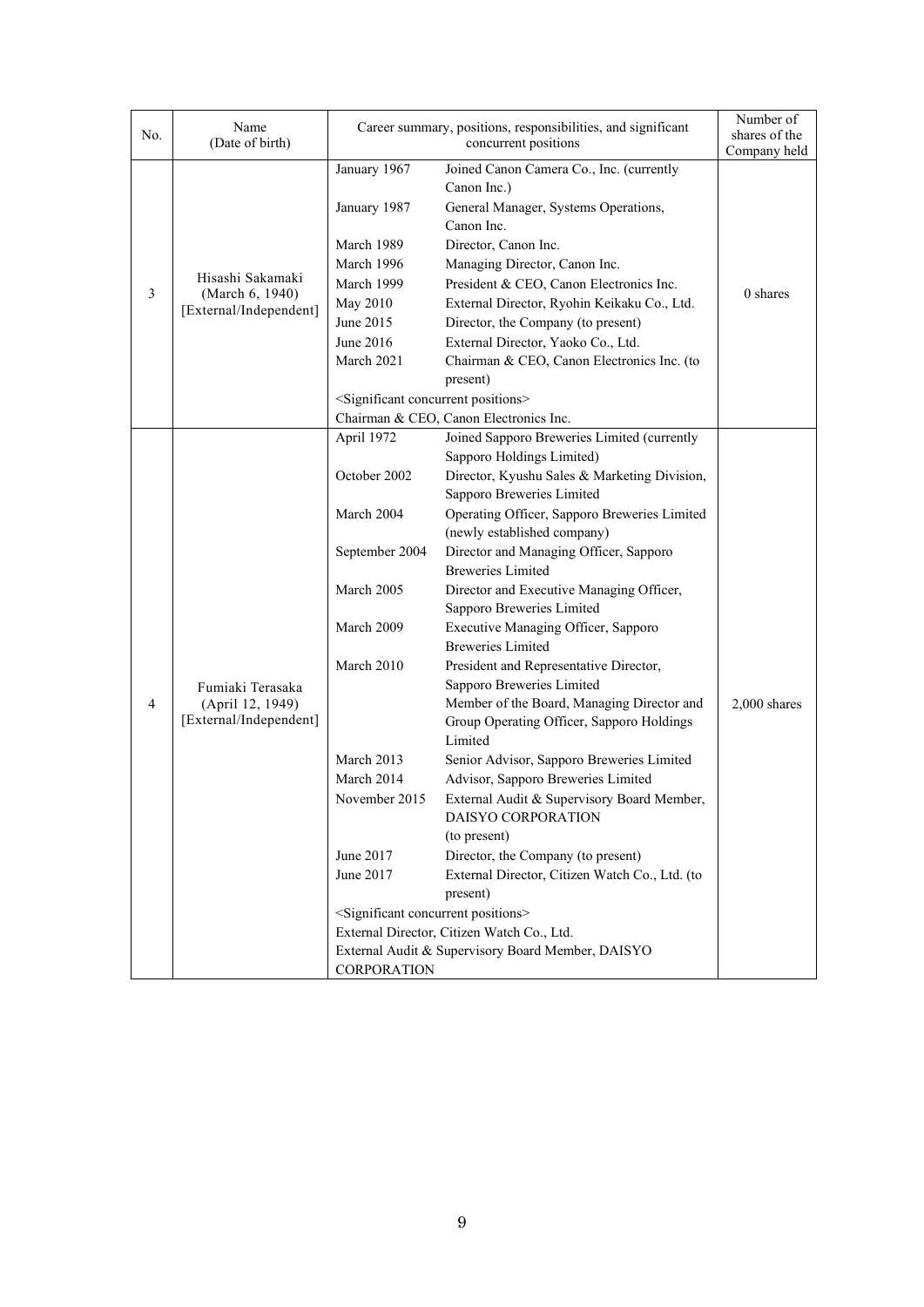|     | Name                                                      | Career summary, positions, responsibilities, and significant | Number of                                                |                |  |
|-----|-----------------------------------------------------------|--------------------------------------------------------------|----------------------------------------------------------|----------------|--|
| No. | (Date of birth)                                           |                                                              | concurrent positions                                     | shares of the  |  |
|     |                                                           | April 1970                                                   | Joined Shiseido Company, Limited                         | Company held   |  |
|     |                                                           | April 2004                                                   | General Manager, CSR Department, Shiseido                |                |  |
|     |                                                           |                                                              | Company, Limited                                         |                |  |
|     |                                                           | April 2008                                                   | Part-time Lecturer, Faculty of Economics,                |                |  |
|     |                                                           |                                                              | Komazawa University                                      |                |  |
|     |                                                           | April 2009                                                   | Senior Researcher, Business Ethics Research              |                |  |
|     |                                                           |                                                              | Center                                                   |                |  |
|     |                                                           | June 2012                                                    | Specially Appointed Professor, Graduate                  |                |  |
|     |                                                           |                                                              | School of Law, Hitotsubashi University                   |                |  |
|     |                                                           | April 2015                                                   | Visiting Researcher, Research Center for CFO             |                |  |
|     |                                                           |                                                              | Education, Hitotsubashi University                       |                |  |
|     | Mieko Kuwayama                                            |                                                              | (to present)                                             |                |  |
| 5   | (March 30, 1948)                                          | April 2015                                                   | Visiting Researcher, Mission Management                  | $1,300$ shares |  |
|     | [External/Independent]                                    |                                                              | Research Institute, Meiji University                     |                |  |
|     |                                                           | June 2017                                                    | Director, the Company (to present)                       |                |  |
|     |                                                           | April 2018                                                   | Chief Researcher, Business Ethics Research               |                |  |
|     |                                                           |                                                              | Center (to present)                                      |                |  |
|     |                                                           | June 2018                                                    | External Director, HAZAMA ANDO                           |                |  |
|     |                                                           |                                                              | CORPORATION (to present)                                 |                |  |
|     |                                                           |                                                              | <significant concurrent="" positions=""></significant>   |                |  |
|     |                                                           |                                                              | Visiting Researcher, Research Center for CFO Education,  |                |  |
|     |                                                           | Hitotsubashi University                                      |                                                          |                |  |
|     |                                                           |                                                              | Chief Researcher, Business Ethics Research Center        |                |  |
|     |                                                           |                                                              | External Director, HAZAMA ANDO CORPORATION               |                |  |
|     |                                                           | April 1978                                                   | Joined the Company                                       |                |  |
|     |                                                           | August 1983                                                  | Joined Hitachi Koki Co., Ltd. (currently Koki            |                |  |
|     |                                                           |                                                              | Holdings Co., Ltd.)                                      |                |  |
|     |                                                           | June 2006                                                    | General Manager, Corporate Planning                      |                |  |
|     |                                                           |                                                              | Division, Hitachi Koki Co., Ltd.                         |                |  |
|     |                                                           | <b>June 2008</b>                                             | Director, Hitachi Koki Co., Ltd.                         |                |  |
|     |                                                           | June 2012                                                    | Managing Director, Hitachi Koki Co., Ltd.                |                |  |
|     | Osami Maehara<br>(May 25, 1955)<br>[External/Independent] | June 2013                                                    | Senior Managing Director, Hitachi Koki Co.,              |                |  |
|     |                                                           |                                                              | Ltd.                                                     |                |  |
| 6   |                                                           | June 2014                                                    | President & Representative Director, Hitachi             | 400 shares     |  |
|     |                                                           |                                                              | Koki Co., Ltd.                                           |                |  |
|     |                                                           | April 2019                                                   | Chairman, Koki Holdings Co., Ltd.                        |                |  |
|     |                                                           | August 2020                                                  | External Director, Audit & Supervisory                   |                |  |
|     |                                                           |                                                              | Committee Member, UMC Electronics Co.,                   |                |  |
|     |                                                           |                                                              | Ltd.                                                     |                |  |
|     |                                                           | June 2021                                                    | Director, the Company (to present)                       |                |  |
|     |                                                           |                                                              | <significant concurrent="" positions=""></significant>   |                |  |
|     |                                                           |                                                              | External Director, Audit & Supervisory Committee Member, |                |  |
|     |                                                           | UMC Electronics Co., Ltd.                                    |                                                          |                |  |
|     |                                                           | April 1983                                                   | Joined Fujitsu Limited                                   |                |  |
|     |                                                           | April 2015                                                   | Head of Innovation Business Unit,                        |                |  |
|     |                                                           |                                                              | Fujitsu Limited                                          |                |  |
|     |                                                           | April 2016                                                   | Corporate Vice President, Fujitsu Limited                |                |  |
|     | Hirohisa Yamaguchi                                        | April 2018                                                   | Corporate Senior Vice President, Fujitsu                 |                |  |
| 7   | (October 9, 1960)                                         |                                                              | Limited                                                  | 0 shares       |  |
|     | [External]                                                | June 2019                                                    | Director, the Company (to present)                       |                |  |
|     |                                                           | April 2022                                                   | Corporate Executive Officer, EVP,                        |                |  |
|     |                                                           |                                                              | Fujitsu Limited (to present)                             |                |  |
|     |                                                           |                                                              | <significant concurrent="" positions=""></significant>   |                |  |
|     |                                                           |                                                              | Corporate Executive Officer, EVP, Fujitsu Limited        |                |  |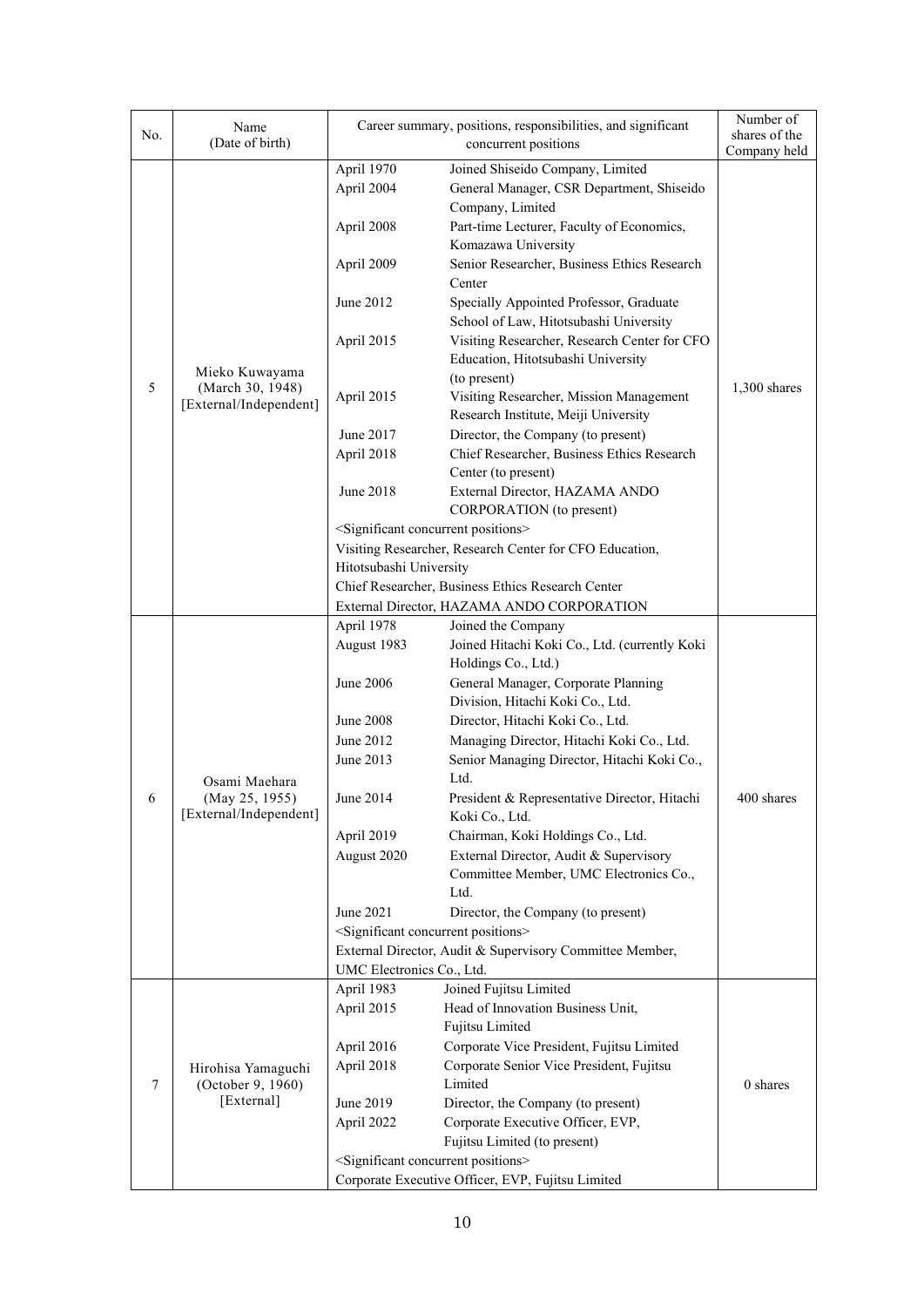| No. | Name<br>(Date of birth)                  | Career summary, positions, responsibilities, and significant                                                                         | Number of<br>shares of the                                                                                                                                                                                                                                                                                                                                                                                                                                                                                                                                                                                                                                                                                                                                                                      |                |
|-----|------------------------------------------|--------------------------------------------------------------------------------------------------------------------------------------|-------------------------------------------------------------------------------------------------------------------------------------------------------------------------------------------------------------------------------------------------------------------------------------------------------------------------------------------------------------------------------------------------------------------------------------------------------------------------------------------------------------------------------------------------------------------------------------------------------------------------------------------------------------------------------------------------------------------------------------------------------------------------------------------------|----------------|
|     |                                          |                                                                                                                                      | concurrent positions<br>Joined the Company                                                                                                                                                                                                                                                                                                                                                                                                                                                                                                                                                                                                                                                                                                                                                      | Company held   |
| 8   | Tsunenao Kosuda<br>(March 5, 1955)       | April 1978<br>June 2002<br>June 2005<br>April 2006<br>June 2006<br>April 2009<br>June 2010<br>April 2011<br>April 2013<br>April 2018 | 25,802 shares                                                                                                                                                                                                                                                                                                                                                                                                                                                                                                                                                                                                                                                                                                                                                                                   |                |
| 9   | Tadashi Hasegawa<br>(September 29, 1964) | April 1988<br>May 1997<br>April 2014<br>April 2015<br>April 2017<br><b>June 2018</b><br>April 2019<br>April 2020<br>April 2022       | Marketing (to present)<br>Joined Fujikoki Corporation<br>Joined the Company<br>Director & Senior Vice General Manager,<br>Fujitsu General Central Air-conditioner (Wuxi)<br>Co., Ltd.<br>Corporate Vice President, the Company<br>Corporate Senior Vice President<br>Director & Corporate Senior Vice President<br>Director & Corporate First Senior Vice<br>President<br>Director & Corporate Executive Vice President<br>Director & Corporate Executive Vice<br>President, in charge of Air Conditioner and<br>Quality Assurance,<br>President, Office of Air Conditioner Business,<br>General Manager, Air Conditioner Products<br>Planning Division,<br>President, Fujitsu General (Thailand) Co., Ltd.<br>, and President & Representative Director,<br>AERO SHIELD Co., Ltd. (to present) | $5,106$ shares |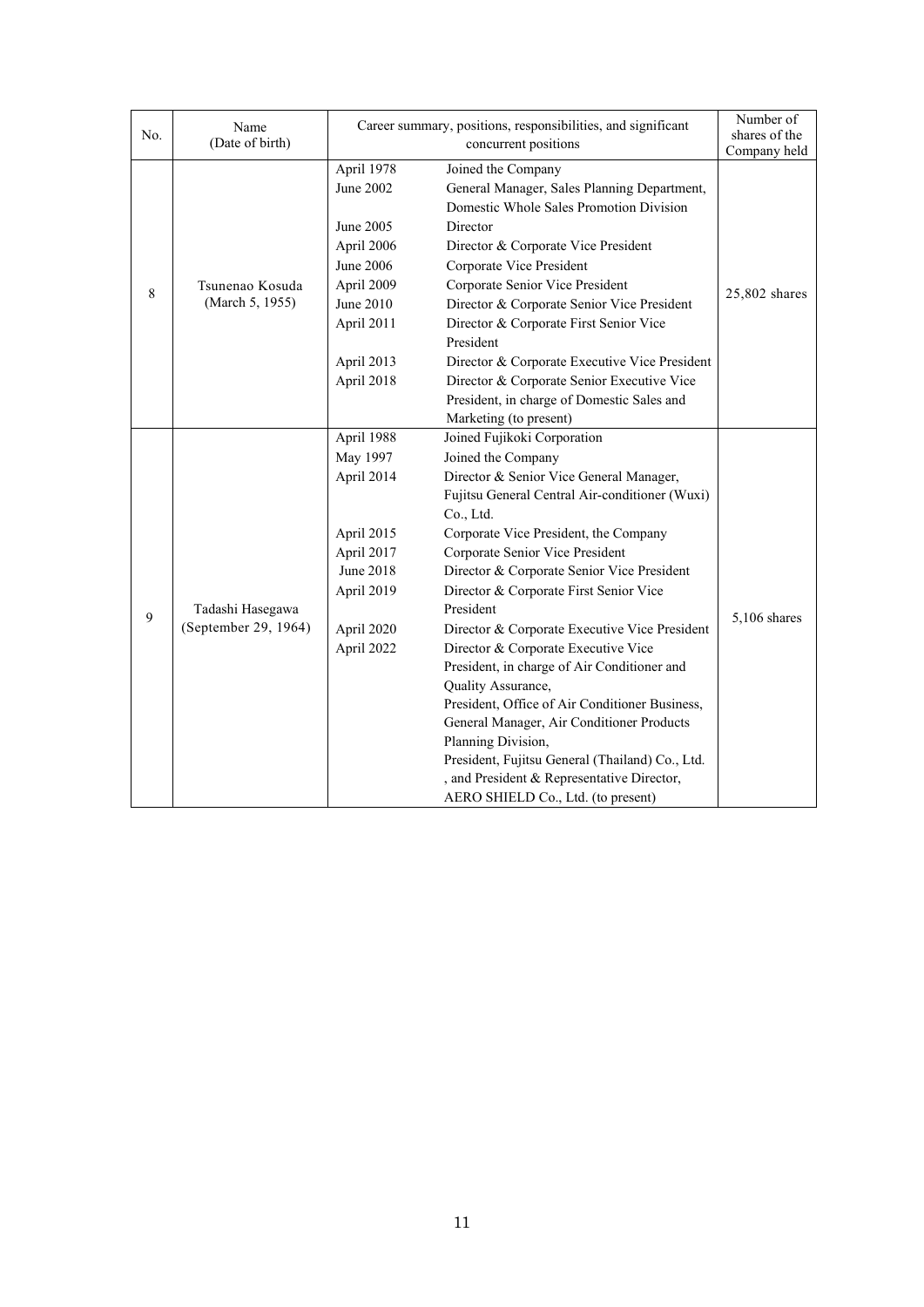| No. | Name<br>(Date of birth)                 | Career summary, positions, responsibilities, and significant                                    | Number of<br>shares of the<br>Company held                                                                                                                                                                                                                                                                                                                                                                                                                                                                                                                                                                                                                                                                                                            |              |
|-----|-----------------------------------------|-------------------------------------------------------------------------------------------------|-------------------------------------------------------------------------------------------------------------------------------------------------------------------------------------------------------------------------------------------------------------------------------------------------------------------------------------------------------------------------------------------------------------------------------------------------------------------------------------------------------------------------------------------------------------------------------------------------------------------------------------------------------------------------------------------------------------------------------------------------------|--------------|
| 10  | Hiroyuki Yokoyama<br>(October 14, 1962) | April 1986<br>October 2007<br>April 2009<br>April 2014<br>June 2017<br>April 2019<br>April 2022 | concurrent positions<br>Joined the Company<br>General Manager, Global Demand Chain<br>Management Division, Office of Global<br>Demand Chain Management<br>Corporate Vice President<br>Corporate Senior Vice President<br>Director & Corporate Senior Vice President<br>Director & Corporate First Senior Vice<br>President<br>Director & Corporate Executive Vice<br>President.<br>in charge of Global Demand Chain<br>Management,<br>President, Office of International Sales and<br>Marketing,<br>General Manager, Global Marketing Division,<br>Chairman & CEO, Fujitsu General America,<br>Inc.,<br>President, Fujitsu General Central Air-<br>conditioner (Wuxi) Co., Ltd., and<br>President, Fujitsu General (Taiwan) Co., Ltd.<br>(to present) | 9,821 shares |
| 11  | Masaki Sugiyama<br>(January 10, 1959)   | April 1981<br>April 2011<br>April 2016<br>June 2016<br>April 2018<br>April 2019<br>May 2019     | Joined the Company<br>General Manager, Information &<br>Communication Networking System Division<br>Corporate Vice President,<br>Director & Corporate Vice President<br>Director & Corporate Senior Vice President<br>Director & Corporate First Senior Vice<br>President<br>Director & Corporate First Senior Vice<br>President,<br>in charge of Information & Communication<br>System,<br>President, Office of Information &<br>Communication System, and<br>President & Representative Director, Fujitsu<br>General OS Technology Limited (to present)                                                                                                                                                                                             | 5,821 shares |

- (Notes) 1. Mr. Hisashi Sakamaki, Mr. Fumiaki Terasaka, Ms. Mieko Kuwayama, Mr. Osami Maehara, and Mr. Hirohisa Yamaguchi are candidates for External Directors.
	- 2. The Company has designated Mr. Hisashi Sakamaki, Mr. Fumiaki Terasaka, Ms. Mieko Kuwayama, and Mr. Osami Maehara as Independent Directors prescribed by the Tokyo Stock Exchange, and their names have been notified to the said stock exchange as Independent Directors of the Company. Although Mr. Osami Maehara has worked for the Company in the past, 38 years have passed since his retirement. Accordingly, the Company judges that the foregoing will not affect Mr. Maehara's independence as an Independent External Director.
	- 3. Fujitsu Limited, where Mr. Hirohisa Yamaguchi serves as a Corporate Executive Officer, EVP is the Company's largest shareholder, and the Company is an affiliate of Fujitsu Limited accounted for under the equity method. The Company and Fujitsu Limited have transaction relationships such as contract manufacturing and sales of information and communication devices.
	- 4. Mr. Hisashi Sakamaki serves as Chairman & CEO of Canon Electronics Inc. and has extensive experience and insight in corporate management, as well as technology, production, purchasing, etc., related to electronic devices. Based on this experience and insight, he provides appropriate advice and opinions from an external perspective and appropriately carries out supervisory functions of management, including a role as a member of the voluntary Nominating Committee and Compensation Committee. Accordingly, he is proposed again as a candidate for External Director.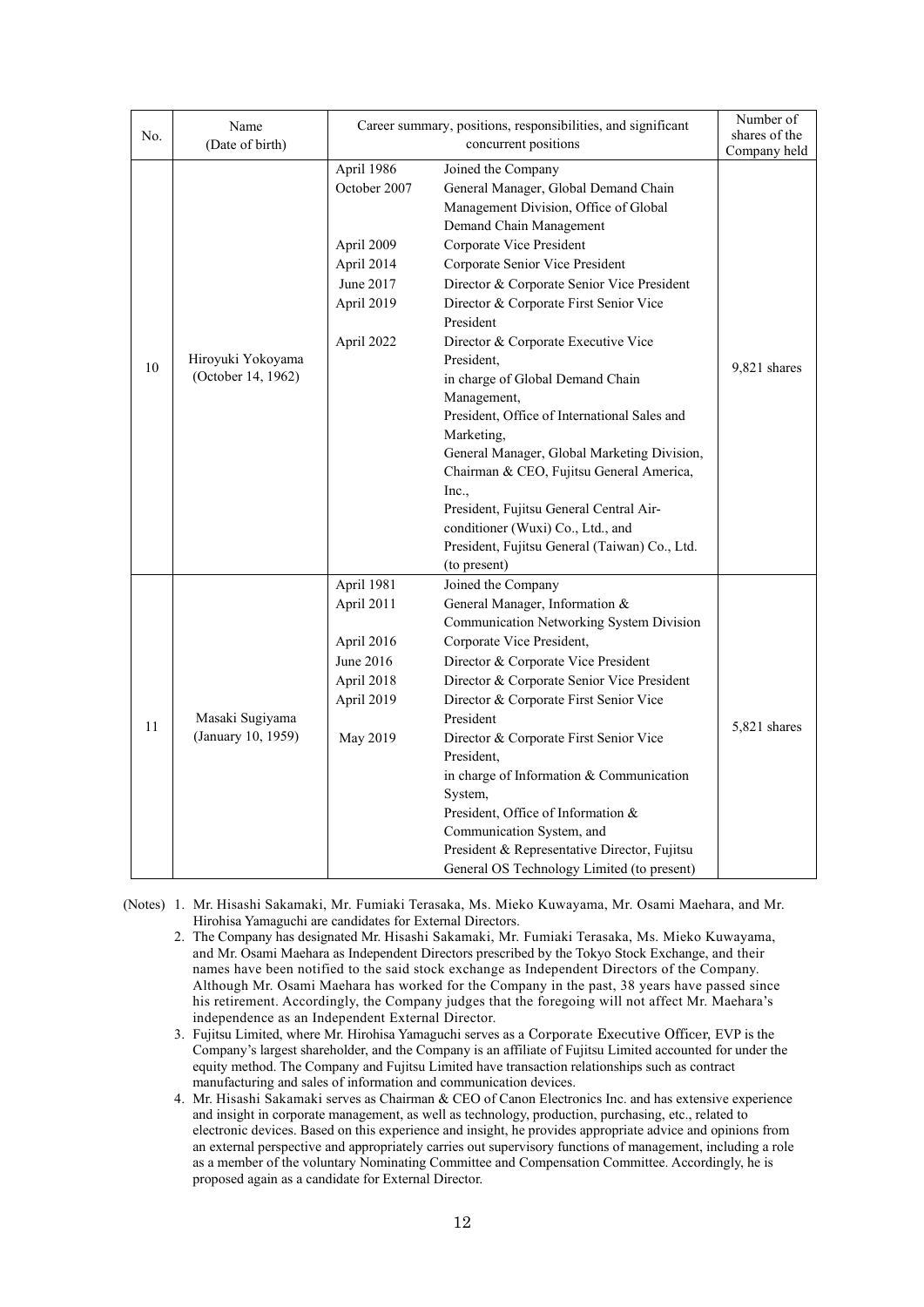- 5. Mr. Fumiaki Terasaka has served as President & Representative Director of Sapporo Breweries Limited and has extensive experience and insight in corporate management, as well as sales, marketing, and personnel development. Based on this experience and insight, he provides appropriate advice and opinions from an external perspective and appropriately carries out supervisory functions of management, including a role as the chairman of the voluntary Nominating Committee and Compensation Committee. Accordingly, he is proposed again as a candidate for External Director.
- 6. Ms. Mieko Kuwayama has gained extensive business experiences, such as by serving as General Manager of the CSR Department at Shiseido Company, Limited, as well as insight as a researcher in specialized fields such as CSR, business ethics, and diversity management at universities. Based on this experience and insight, she provides appropriate advice and opinions from an external perspective and appropriately carries out supervisory functions of management, including a role as a member of the voluntary Nominating Committee and Compensation Committee. Accordingly, she is proposed again as a candidate for External Director.
- 7. Mr. Osami Maehara has served as President & Representative Director of Hitachi Koki Co., Ltd. (currently Koki Holdings Co., Ltd.) and has extensive experience and insight in corporate management, as well as business expansion through M&A and overseas work as President of a sales subsidiary. Based on this experience and insight, he provides appropriate advice and opinions from an external perspective and appropriately carries out supervisory functions of management, including a role as a member of the voluntary Nominating Committee and Compensation Committee. Accordingly, he is proposed again as a candidate for External Director.
- 8. Mr. Hirohisa Yamaguchi serves as a Corporate Executive Officer, EVP of Fujitsu Limited, and has extensive experience in business utilizing ICT and insight into advanced digital technology. Based on this experience and insight, he provides appropriate advice and opinions from an external perspective and appropriately carries out supervisory functions of management. Accordingly, he is proposed again as a candidate for External Director.
- 9. Mr. Hisashi Sakamaki, Mr. Fumiaki Terasaka, Ms. Mieko Kuwayama, Mr. Osami Maehara, and Mr. Hirohisa Yamaguchi are currently External Directors of the Company. At the close of this Meeting, Mr. Hisashi Sakamaki will have served as External Directors for seven (7) years, Mr. Fumiaki Terasaka and Ms. Mieko Kuwayama for five (5) years, and Mr. Osami Maehara for one (1) year, and Mr. Hirohisa Yamaguchi for three (3) years, respectively.
- 10. Mr. Hisashi Sakamaki, Mr. Fumiaki Terasaka, Ms. Mieko Kuwayama, Mr. Osami Maehara, and Mr. Hirohisa Yamaguchi are currently External Directors of the Company. The Company has concluded an agreement with them to limit their liability amount to the minimum liability limit amount as provided for by Article 425, Paragraph 1 of the Japanese Companies Act. Should the re-election of Mr. Hisashi Sakamaki, Mr. Fumiaki Terasaka, Ms. Mieko Kuwayama, Mr. Osami Maehara, and Mr. Hirohisa Yamaguchi be approved, the Company plans to continue said limited liability agreement with each of them.
- 11. The Company has concluded a directors and officers liability insurance (D&O insurance) agreement with an insurance company as provided for by Article 430-3, Paragraph 1 of the Japanese Companies Act. The insurance agreement covers damages that may arise when the insured, including Directors of the Company, assume liability for the execution of their duties or are subject to a claim for the pursuit of said liability (However, the insurance agreement does not cover damages arising from actions taken by the insured with the knowledge that they were in violation of laws and regulations). If any candidates are appointed as Directors and assume the office, the Company plans to insure them under the insurance agreement. At the time of the next renewal of the insurance agreement, the Company plans to renew it with the same content.
- 12. There are no special interests between any of the candidates and the Company.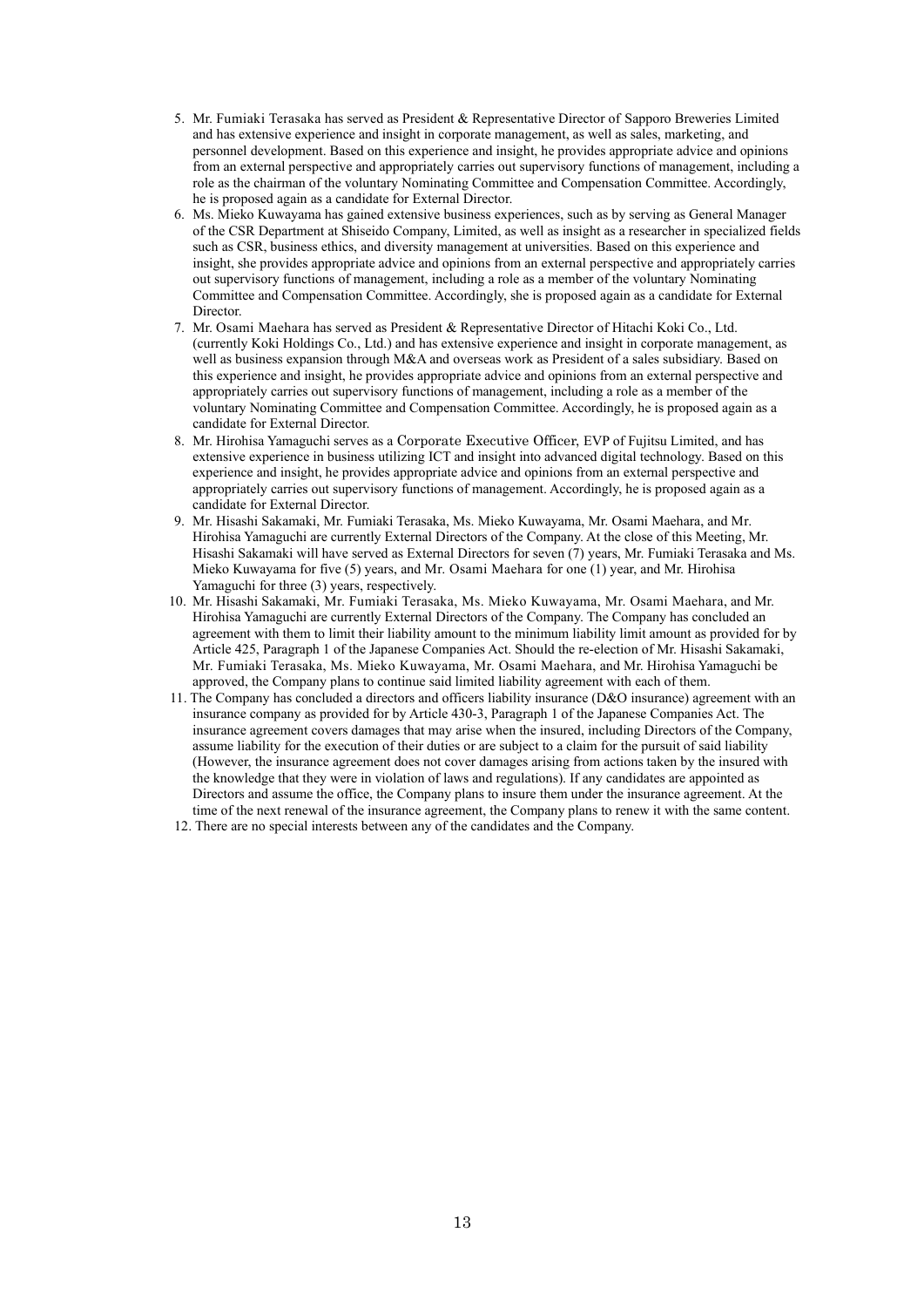**(Reference) Area of expertise the Company expects from directors and Audit & Supervisory Board Members in particular (plan after the conclusion of the General Meeting of Shareholders)** The Company places "Sustainable Management,'' which pursues the practice of corporate philosophy and business growth strategies, at the foundation of all business activities and has set "Harmonious coexistence with our planet,'' "Social contribution,'' and "Care for employees'' as key initiatives. Below is the important area for the Company to promote "Sustainable Management'' and its specific measures in the Medium-term Management Plan.

In addition, the "Management of the Company's business'' in the following areas expects to monitor and supervise the execution of business operations in line with the "Sustainable Management'' and raise issues from a long-term perspective.

In addition, for the below area, the Company has decided by resolution of the Board of Directors in accordance with the content of the resolution of the Nominating Committee, a majority of whose members are Independent External Directors.

|                                      | Name               | Attributes                  | Area of expertise the Company expects from candidates in particular |                         |                                                                        |                                       |                     |            |                                |                                   |                                                                           |
|--------------------------------------|--------------------|-----------------------------|---------------------------------------------------------------------|-------------------------|------------------------------------------------------------------------|---------------------------------------|---------------------|------------|--------------------------------|-----------------------------------|---------------------------------------------------------------------------|
|                                      |                    |                             | Management<br>of the<br>Company's<br>business                       | Corporate<br>management | International<br>business,<br>Overseas<br>operation /<br>Globalization | Manufacturing,<br>Technology /<br>R&D | Sales,<br>Marketing | ICT, DX    | Finance,<br>Accounting,<br>M&A | Compliance,<br>Risk<br>management | Personnel<br>development,<br>Organizational<br>invigoration,<br>Diversity |
|                                      | Etsuro Saito       |                             | $\bigcirc$                                                          | $\bigcirc$              | $\bigcirc$                                                             |                                       | $\bigcirc$          |            | $\bigcirc$                     | $\bigcirc$                        | $\bigcirc$                                                                |
|                                      | Hiroshi Niwayama   |                             | O                                                                   | $\bigcirc$              | O                                                                      |                                       |                     | O          | $\bigcirc$                     | $\bigcirc$                        |                                                                           |
|                                      | Hisashi Sakamaki   | [External]<br>[Independent] | $\bigcirc$                                                          | $\bigcirc$              | $\bigcirc$                                                             | $\bigcirc$                            |                     | $\bigcirc$ |                                | $\bigcirc$                        | $\bigcirc$                                                                |
|                                      | Fumiaki Terasaka   | [External]<br>[Independent] | $\bigcirc$                                                          | $\bigcirc$              |                                                                        |                                       | $\bigcirc$          |            |                                | $\bigcirc$                        | ∩                                                                         |
|                                      | Mieko Kuwayama     | [External]<br>[Independent] | $\bigcirc$                                                          |                         |                                                                        | $\bigcirc$                            | $\bigcirc$          |            |                                | $\bigcirc$                        | $\bigcirc$                                                                |
| Directors                            | Osami Maehara      | [External]<br>[Independent] | $\bigcirc$                                                          | $\bigcirc$              | $\bigcirc$                                                             |                                       | $\bigcirc$          |            | $\bigcirc$                     | $\bigcirc$                        |                                                                           |
|                                      | Hirohisa Yamaguchi | [External]                  | O                                                                   | $\bigcirc$              |                                                                        |                                       | $\bigcirc$          | $\bigcirc$ |                                |                                   |                                                                           |
|                                      | Tsunenao Kosuda    |                             | ◯                                                                   | $\bigcirc$              |                                                                        |                                       | $\bigcirc$          |            |                                |                                   | ∩                                                                         |
|                                      | Tadashi Hasegawa   |                             | $\bigcirc$                                                          |                         | $\bigcirc$                                                             | $\bigcirc$                            |                     | $\bigcirc$ |                                |                                   | $\bigcirc$                                                                |
|                                      | Hiroyuki Yokoyama  |                             | $\bigcirc$                                                          |                         | $\bigcirc$                                                             |                                       | $\bigcirc$          | $\bigcirc$ | $\bigcirc$                     |                                   |                                                                           |
|                                      | Masaki Sugiyama    |                             | $\bigcirc$                                                          |                         |                                                                        | $\bigcirc$                            | $\bigcirc$          | $\bigcirc$ |                                |                                   |                                                                           |
|                                      | Akira Inoue        | [External]<br>[Independent] |                                                                     |                         | O                                                                      |                                       |                     |            | O                              | $\bigcirc$                        |                                                                           |
| Audit & Supervisory<br>Board Members | Yoshinobu Miyajima |                             |                                                                     |                         | $\bigcirc$                                                             |                                       |                     |            | $\bigcirc$                     | $\bigcirc$                        |                                                                           |
|                                      | Youichi Hirose     | [External]                  |                                                                     |                         |                                                                        |                                       |                     | O          | ∩                              | $\bigcirc$                        |                                                                           |

It is listed  $\circ$  in the area the Company expects, particularly in light of each individual's experience and current role. It is not indicative of all the insight and experience possessed by each individual.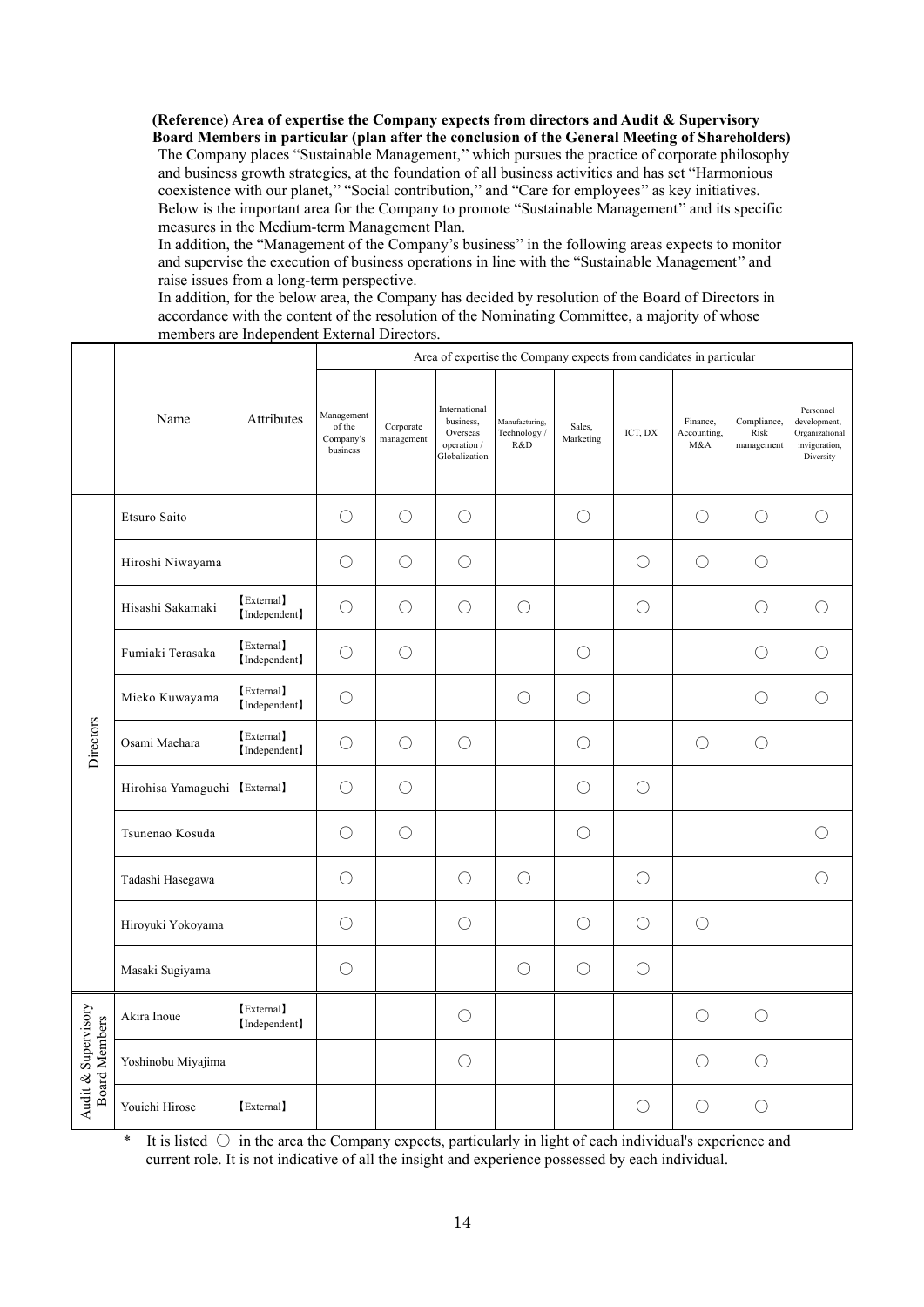# **Fourth proposal: Election of One (1) Substitute Audit & Supervisory Board Member**

The effective tenure of substitute Audit & Supervisory Board Member Mr. Yasuo Nishimura, who was elected at the 102nd Ordinary General Meeting of Shareholders held on June 17, 2021, will expire at the start of this Meeting. In this regard, in order to prepare for a case in which the number of Audit & Supervisory Board Members falls short of the number stipulated by laws and regulations, it is hereby proposed that one (1) substitute Audit & Supervisory Board Member be elected in advance. The candidate for substitute Audit & Supervisory Board Member is as follows. The Audit & Supervisory Board consented to the proposal of this resolution.

| Name<br>(Date of birth) | Career summary, positions, and significant concurrent positions |                                              | Number of<br>shares of the<br>Company held |
|-------------------------|-----------------------------------------------------------------|----------------------------------------------|--------------------------------------------|
|                         | April 1985                                                      | Registered to Dai-ichi Tokyo Bar Association |                                            |
|                         |                                                                 | Joined Sengoku Law Office                    |                                            |
|                         | June $2000$                                                     | Audit & Supervisory Board Member,            |                                            |
|                         |                                                                 | JOHNAN ACADEMIC PREPARATORY                  |                                            |
|                         |                                                                 | INSTITUTE, INC.                              |                                            |
|                         | August 2001                                                     | Established Akasaka City Law Office,         | $0$ shares                                 |
|                         |                                                                 | Partner                                      |                                            |
|                         | June 2015                                                       | External Director (the Member of Audit &     |                                            |
| Yasuo Nishimura         |                                                                 | Supervisory Committee),                      |                                            |
| (August 29, 1952)       |                                                                 | JOHNAN ACADEMIC PREPARATORY                  |                                            |
|                         |                                                                 | INSTITUTE, INC. (to present)                 |                                            |
|                         | August 2018                                                     | Established Nishimura Machida Law Office,    |                                            |
|                         |                                                                 | Partner (to present)                         |                                            |
|                         | <significant concurrent="" positions=""></significant>          |                                              |                                            |
|                         | Partner of Nishimura Machida Law Office                         |                                              |                                            |
|                         | External Director (the Member of Audit & Supervisory            |                                              |                                            |
|                         | Committee), JOHNAN ACADEMIC PREPARATORY                         |                                              |                                            |
|                         | <b>INSTITUTE, INC.</b>                                          |                                              |                                            |

(Notes) 1. Mr. Yasuo Nishimura is a candidate for substitute External Audit & Supervisory Board Member.

- 2. Mr. Yasuo Nishimura satisfies the requirements for an Independent Officer as prescribed by the Tokyo Stock Exchange. If he assumes office as an External Auditor, the Company intends to notify him as an Independent Officer.
- 3. Mr. Yasuo Nishimura has extensive experience and a high level of insight in the field of corporate law as an attorney and an officer at another company. Accordingly, the Company considers that he is capable of appropriately and effectively auditing and supervising the business execution of the Company and proposes him as a candidate for substitute Audit & Supervisory Board Member.
- 4. If Mr. Yasuo Nishimura is appointed as an Audit & Supervisory Board Member, the Company will conclude an agreement with him to limit his liability amount to the minimum liability amount as provided for by Article 425, Paragraph 1 of the Japanese Companies Act.
- 5. There are no special interests between Mr. Yasuo Nishimura and the Company.

#### **Fifth proposal: Bonus Payments for Directors**

It is proposed that bonuses of ¥55,589 thousand in total be paid to six (6) Executive Directors who were in service as of the end of the fiscal year under review, in view of the operating results of this fiscal year and other circumstances.

In addition, it is proposed that specific monetary amounts provided to each Director be determined by the Board of Directors.

The Company has decided on a policy regarding remuneration for Directors, etc., by resolution of the Board of Directors in accordance with the content of the resolution of the Compensation Committee, a majority of whose members are Independent External Directors. The bonus payments corresponding to this proposal are consistent with this policy and have been deemed appropriate.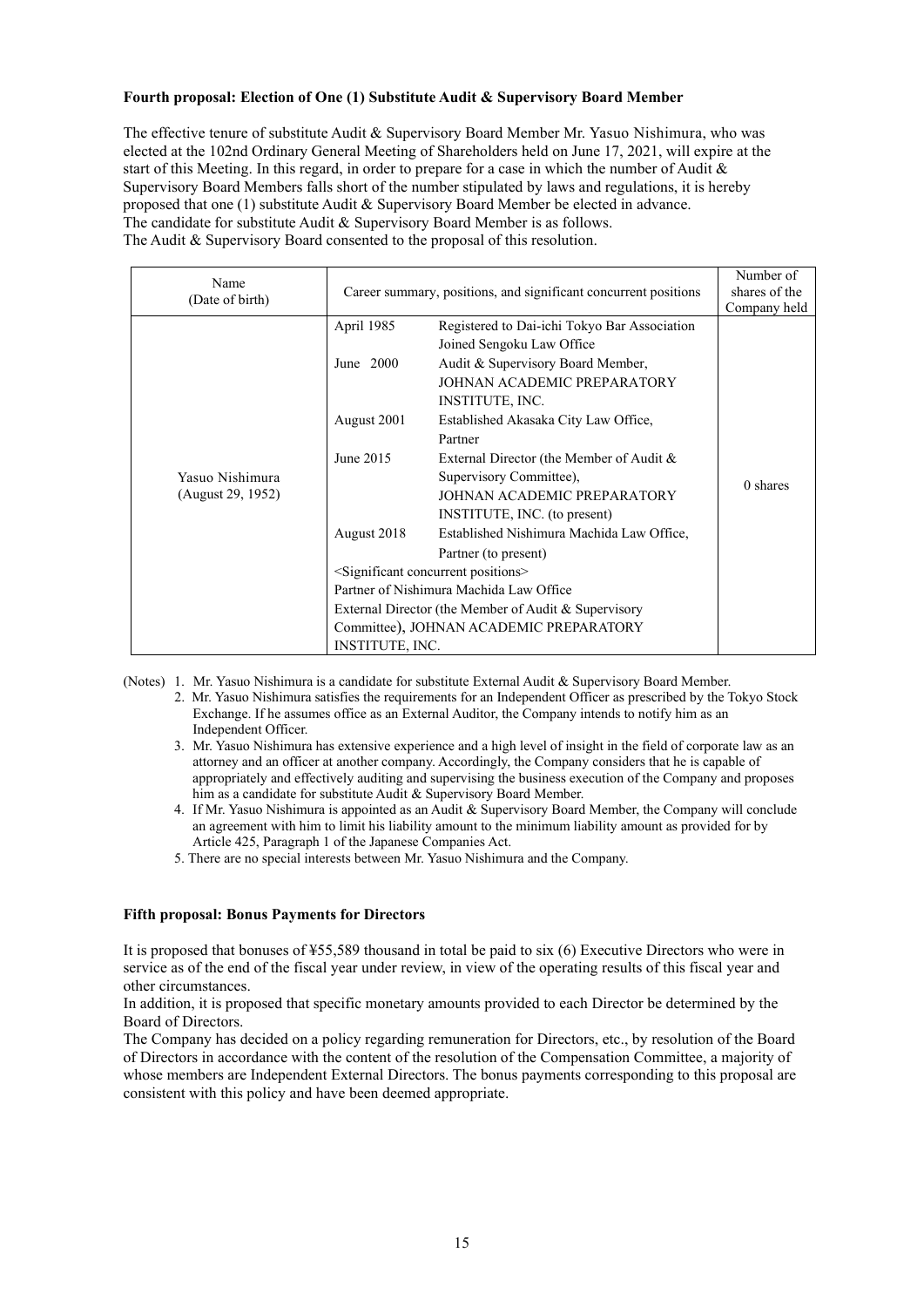### **Sixth proposal: Revision of a Restricted Share-based Remuneration Program to Directors (Excluding External Directors)**

The amount of remuneration for the Company's Directors was approved at the 98th Ordinary General Meeting of Shareholders held on June 20, 2017, to be ¥600 million or less per year (of which ¥50 million or less per year for External Directors; the amount does not include employee salaries of Directors who concurrently serve as employees). In addition, at the 101st Ordinary General Meeting of Shareholders held on June 17, 2020, it was approved that, separately from the amount of remuneration stated above, the total amount of monetary compensation receivables to be provided to the Company's Directors (excluding External Directors; the "Eligible Directors") as remuneration for granting shares with restriction on transfer shall be within ¥100 million per year (the amount does not include employee salaries of Directors who concurrently serve as employees), and that the total number of shares of the Company's common stock to be issued or disposed of by the Company shall not exceed 70,000 shares per year.

The Company proposes to partly revise a restricted share-based remuneration program (the "Program") as part of the revision to its remuneration for Directors.

Specifically, in addition to the existing "Type of continuous service," in which a certain period of continuous service at the Company is a condition for the removal of transfer restrictions, the Company will introduce a new "Type of indicator requirements for Sustainable Management" of restricted stock compensation. The purpose is to make achieving Sustainable Management of the Company a responsibility of the directors and to practice and promote it, the achievement of indicator requirements of Sustainable Management set in advance by the Board of Directors of the Company shall be a condition for the removal of the transfer restrictions.

Based on this proposal, the total amount of monetary compensation receivables to be provided to the Eligible Directors for granting shares with restriction on transfer shall be within ¥100 million per year(the amount does not include employee salaries of Directors who concurrently serve as employees), and the total number of shares of the Company's common stock to be issued or disposed of thereby shall not exceed 70,000 shares per year (provided, however, that if the Company performs a split of the Company's common stock (including allotment of the Company's common stock without contribution), a consolidation thereof, with the effective date on and after the date of approval and adoption of this proposal, or if any other event that requires adjustment of the total number of shares of the Company's common stock to be issued or disposed of as restricted shares occur, the relevant total number shall be adjusted to the reasonable extent as necessary).

Regarding the total amount of monetary compensation and the total number of shares, they were approved at the 101st Ordinary General Meeting of Shareholders held on June 17, 2020, and the sum of "Type of continuous service" and "Type of indicator requirements for Sustainable Management" shall not be exceeded.

The amount to be paid per share shall be determined for such issuance or disposal by the Board of Directors based on the closing price of the Company's common stock on the Tokyo Stock Exchange on the business day immediately before each date of resolution by the Board of Directors (if there is no closing price on such date, the closing price on the closest preceding trading day) within the extent that the amount will not be particularly advantageous to the Eligible Directors who subscribe such common stock.

For such issuance or disposal of the Company's common stock thereby, an agreement on allotment of shares with transfer restrictions that includes the following provisions (the "Allotment Agreement") shall be entered into between the Company and each Eligible Director.

In addition, in this proposal, the maximum amount of remuneration, the total number of shares of the Company's common stock to be issued or disposed of, and other conditions for granting restricted shares of the Company's common stock with restrictions on transfer to Eligible Directors under this proposal shall be determined and are considered reasonable taking into consideration the purposes above, the business conditions of the Company, the Company's policies concerning decisions on details of remuneration, etc. for individual Directors, and other various circumstances. The specific timing for providing thereof and the allocation to each Eligible Director shall be determined by the Board of Directors.

The number of Directors is currently eleven (11) (including five (5) External Directors). Subject to the approval and adoption of the third proposal, "Election of Eleven (11) Directors", as initially proposed, the number of Directors will not be changed.

#### [Summery of the Allotment Agreement]

(1) Restriction Period

The Eligible Directors shall not transfer, create a security interest on, or otherwise dispose of shares of the Company's common stock allotted under the Allotment Agreement (the "Allotted Shares") for a period in accordance with the said agreement (the "Transfer Restrictions").

The "Type of continuous service" is specified in advance by the Board of Directors of the Company between three (3) and thirty (30) years from the date allotment by the Allotment Agreement, and the "Type of indicator requirements for Sustainable Management" is specified in advance by the Board of Directors of the